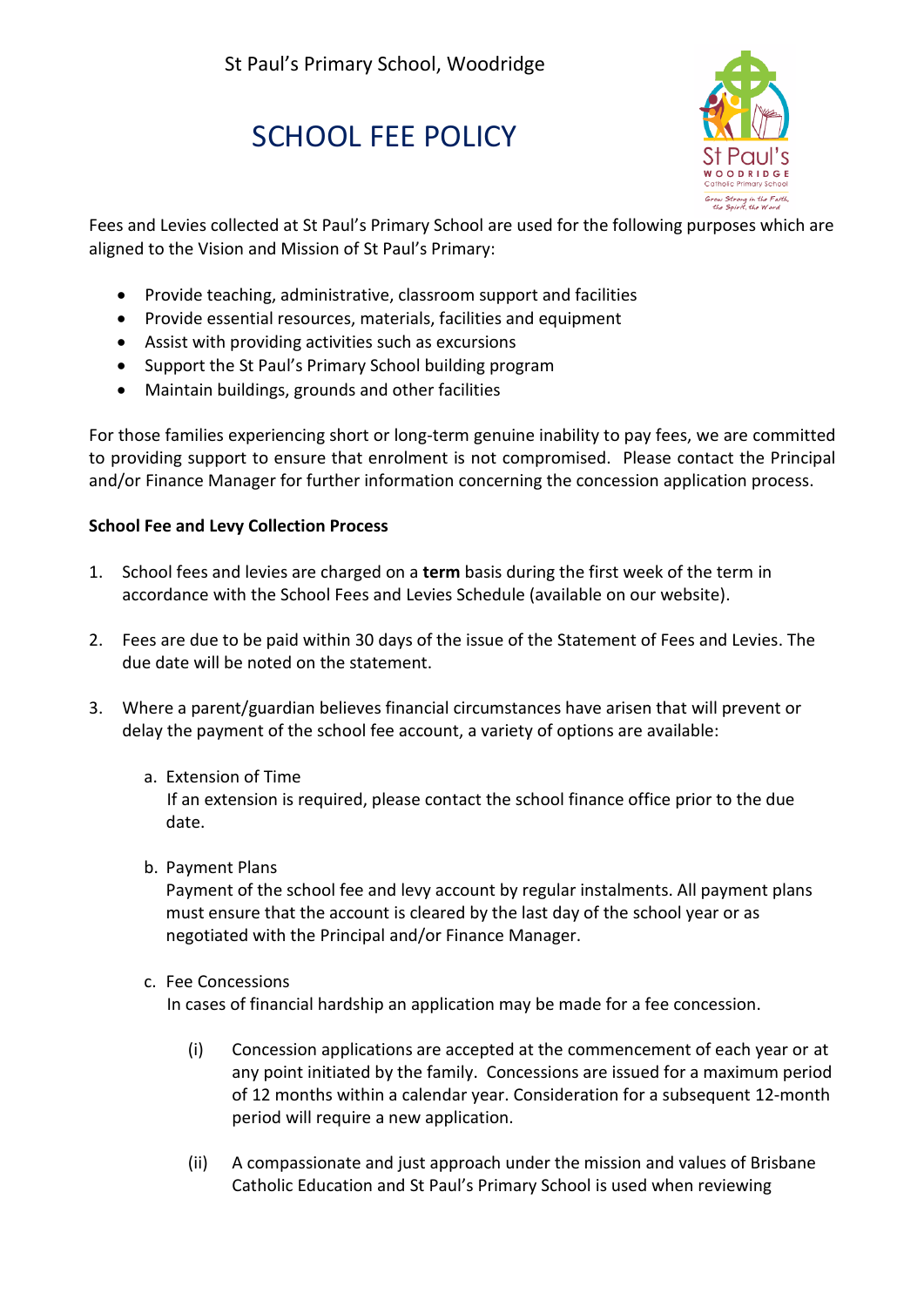applications. The same process is adopted by all Brisbane Catholic Education schools/colleges for assessing eligibility.

- (iii) Concession application forms are available at the school finance office.
- (iv) All matters are dealt with on a confidential basis.

### 4. Recovery of unpaid fees

In fairness to families who pay their school fees regularly and on time, our school will follow up all overdue school fee accounts.

- a. A reminder statement/notice/letter will be issued within 7 days to any family who has not settled their school fee account by the due date where a payment plan or other arrangements are not in place.
- b. If payment or a suitable response is not received within 7 days of the reminder statement, contact with the parent will be made via telephone, mail or email.
- c. If after two weeks from this second reminder satisfactory arrangements have not been reached, the account may be sent to the school Debt Collection agency. In serious cases, where there is clear capacity to pay outstanding fees, legal options may be pursued by the school.
- d. Legal costs, direct debit rejection fees and any debt collection costs or other costs incurred will be at the family's expense.

#### **Agreed Payment Plans**

As mentioned in point 3b above, our school offers families the opportunity of paying the school fee account by regular instalments over the course of the year. All Agreed Payment Plans must be organised to include a regular schedule that will clear the school fees account by the last day of the school year. Any extensions to an Agreed Payment Plan must be negotiated with the Principal and/or Finance Manager. To establish an Agreed Payment Plan, forms are available on the school website, Parent Portal or from the school finance office.

#### **Late Start Enrolment**

New students entering St Paul's Primary School after the commencement of the term may be charged on a pro-rata basis for the remaining weeks of the term where appropriate at the Principal's and/or Finance Manager's discretion.

#### **Withdrawal of Enrolment**

Fees will be payable for the whole term in which the enrolment is terminated. For a reduction in fees a written request must be made to the Principal at the time of notification and may be granted at the Principal's discretion.

Student text books, library books and laptops and all accessories are to be returned to the School. If any fees remain outstanding, they will be payable as per the normal payment terms and where appropriate, any fees in credit will be refunded.